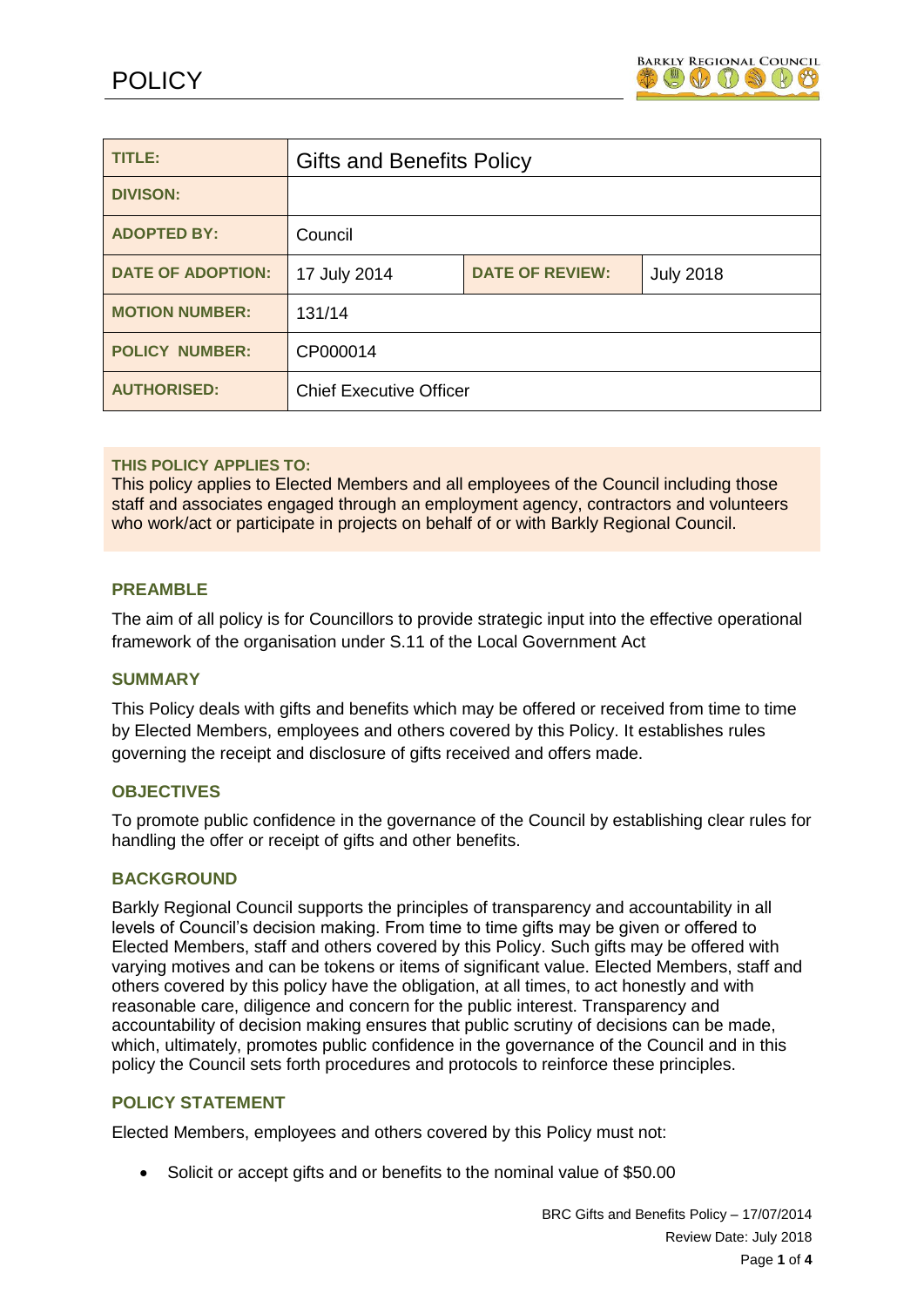

- Accept any offer of a gift or benefit from an organisation involved in a tendering or procurement process, either recent or ongoing;
- Solicit or accept cash or cash like gifts/benefits regardless of the amount; or
- Seek or accept a bribe or other improper inducement;
- All gifts must be declared on the gifts and benefits register:
- Where appropriate we reserve the right to negotiate to gift to a charity or service endorsement.

*For the purpose of this policy a "cash-like gift" includes but is not limited to gift vouchers, credit cards, debit cards with credit on them, prepayments such as phone or internal credit, memberships or entitlements to discounts.*

As an Elected Member, employee or other person covered by this Policy you must:

- Avoid situations giving rise to the appearance that a person or body, through the provision of gifts, benefits or hospitality of any kind, is attempting to secure favourable treatment from you, as a result of your role with Council;
- Take all reasonable steps to ensure that your immediate family members do not receive gifts or benefits that give rise to the appearance of being an attempt to secure favourable treatment in your role with Council. *Immediate family members are defined in Part 3 of the NT Local Government Act.*
- Must immediately report to your supervisor or a Director or the CEO (or in the case of an Elected Member to the CEO or President) if you become aware of an Elected Member, employee or other person covered by this Policy soliciting or accepting gifts or benefits of any kind;
- Must, if offered a gift of cash (including offers of money to cover expenses for trips to view samples of work etc.) or cash-like gifts/benefits refuse the offer and immediately report it to your supervisor or a Director or the CEO (or in the case of an Elected Member to the CEO or President).

*In circumstance where an offer of a gift is made which may constitute a bribe, or an attempt to bribe, it is not only appropriate that the offer be rejected, but it is also important that the fact that the offer was made be reported.* 

Other benefits which may be offered and must not be accepted under any circumstances include:

- Offers for alcoholic beverages when meeting with external service providers to Council - (Staff are to purchase their own drinks);
- Offers for meals (other than sandwiches) when meeting with external service providers to Council - (Staff are to purchase their own food);
- Benefits under loyalty schemes where the Council is able to obtain the benefit;
- Discounts on commercial items;
- Discounts from local suppliers;
- Offers for mouse pads, pens, cups and other paraphernalia where the Council has business dealings with the organisation may lead to perceptions of improper influence.

Exempted from this policy are: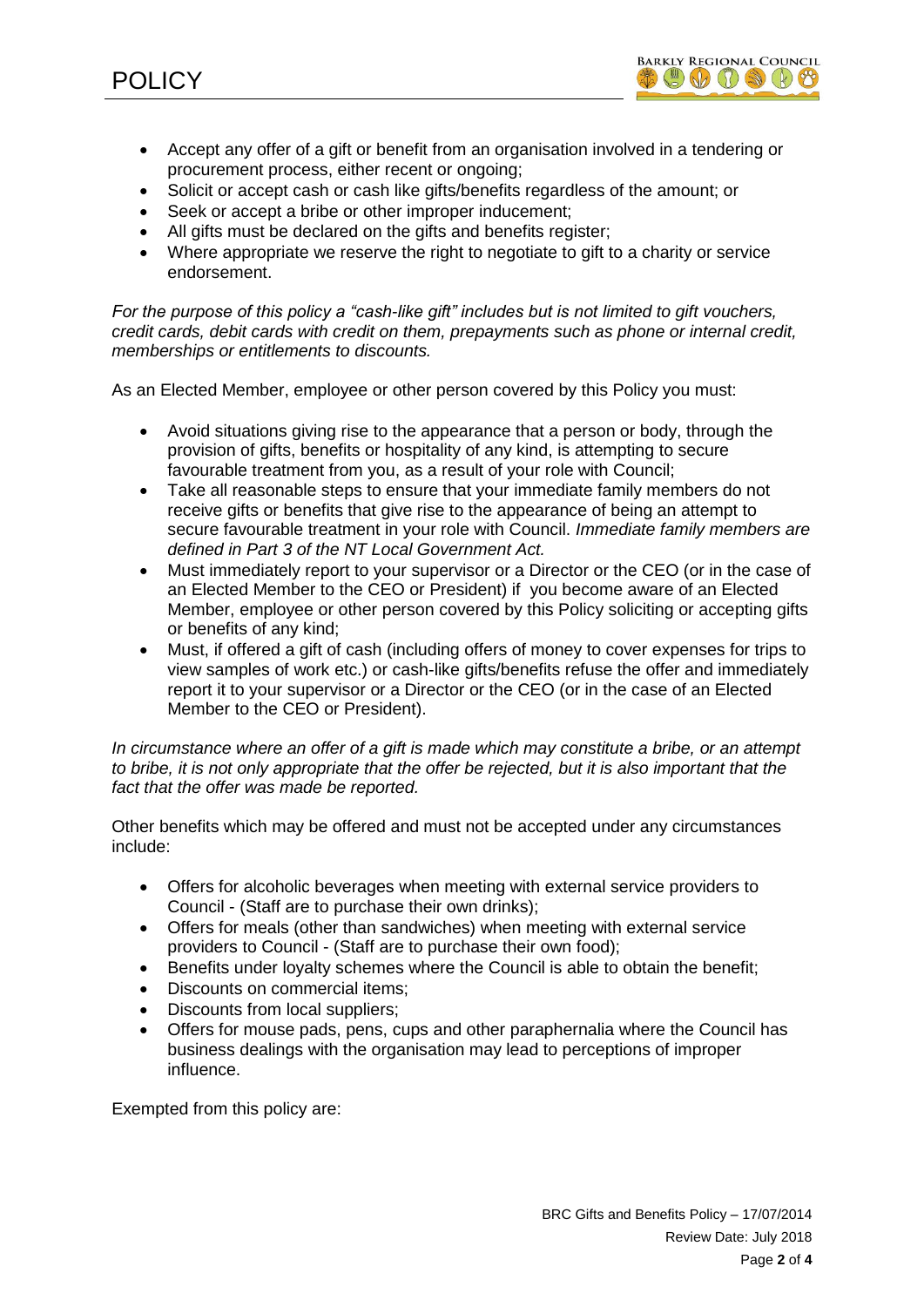- Gifts/gift bags received as part of attending a conferences, events or information sessions where the Council has paid for attendance including food and beverages provided at conferences, events or information sessions; and
- Cards, thank you notes, certificates, or other written forms of thanks and recognition.

Gifts can be given with varying motives and purposes:

- **Gift of influence**  a gift that is intended to generally ingratiate the giver with the recipient for favourable treatment in the future;
- **Gift of gratitude**  a gift offered to an individual or department in appreciation of performing specific tasks or for exemplary performance of duties. Gifts to staff who speak at official functions would be considered gifts of gratitude.
- **Token gift** a gift that is offered in business situations to a department or an individual. Such gifts are often small office or business accessories (e.g. Pens, calendars, folders) that contain the company logo. They are usually products that are mass produced and not personalised.
- Ceremonial gift an official gift from one authority to another authority: Such gifts are often provided to a host authority when conducting official business with delegates from another authority. Although these gifts may sometimes be offered to express gratitude, the gratitude usually extends to the work of several people in the authority, and therefore the gift is considered to be for the authority, not a particular individual.

# *A gift seeking to influence behaviour or which could be perceived as being given for that purpose must never be accepted.*

Subject to this Policy:

- Tokens and tokenistic gifts of gratitude may be accepted;
- Ceremonial gifts to the President on behalf of the Council or to the Council itself (body corporate) may be accepted.

*Council may approve by resolution that ceremonial gifts given personally to the President or another Elected Member may be retained by the President or Elected Member.*

*The following gifts and benefits with a notional value of less than \$50 would be considered tokens:* 

- *Inexpensive pens or stationery*
- *Chocolates or other like confectionery*
- *Flowers,*
- *Modest bottle of wine*
- *Caps, mugs or other promotional paraphernalia*

*By contrast, the following gifts and benefits would be likely to have a notional value of more than \$50 and should never be accepted:*

- *Tickets to sporting events*
- *Jewellery*
- *Works of art*
- *Discounted products for personal use*
- *Use of facilities such as gyms.*